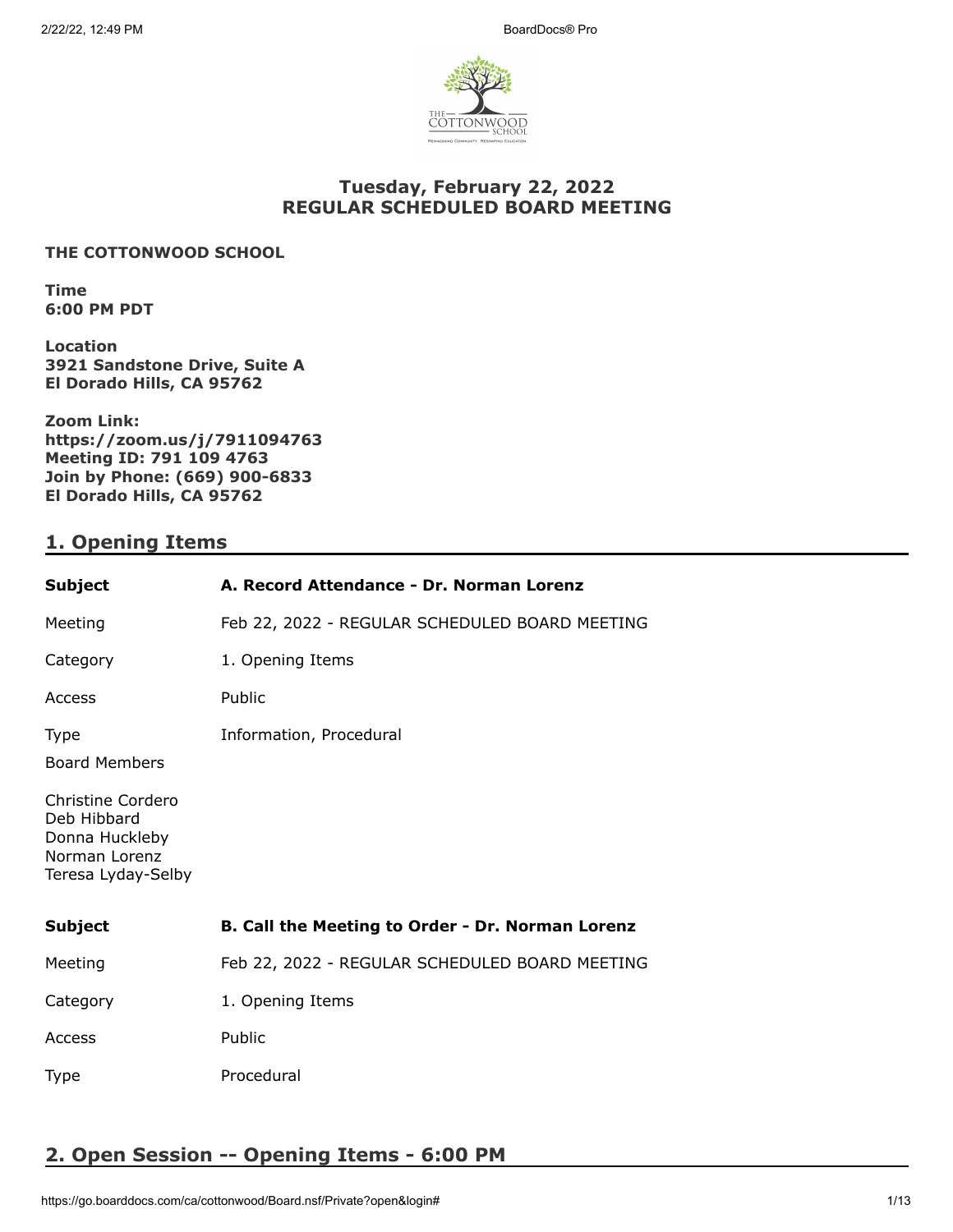| <b>Subject</b> | A. Approval of the Agenda                      |
|----------------|------------------------------------------------|
| Meeting        | Feb 22, 2022 - REGULAR SCHEDULED BOARD MEETING |
| Category       | 2. Open Session -- Opening Items - 6:00 PM     |
| Access         | Public                                         |
| <b>Type</b>    | Action                                         |

Recommended Action Motion to approve the agenda. Second, roll call vote.

Roll Call Vote:

Christine Cordero Deb Hibbard Donna Huckleby Norman Lorenz Teresa Lyday-Selby

| Subject | <b>B. Board Finding AB361</b> |
|---------|-------------------------------|
|---------|-------------------------------|

Meeting Feb 22, 2022 - REGULAR SCHEDULED BOARD MEETING

Category 2. Open Session -- Opening Items - 6:00 PM

Access Public

Type Action

Recommended Action Motion for Board Approval of Findings to Conduct Virtual Meetings Pursuant to AB 361. Second, roll call vote.

# **SUBMITTED BY:** Ann Buxton

**PRESENTING TO THE BOARD:** Ann Buxton

## **ESTIMATED TIME OF ITEM:** 5 minutes

### **BACKGROUND AND SUMMARY (overview):**

During times of crisis or emergency, it is essential that public agencies are able to continue to provide critical services to the public. Assembly Bill 361 (Rivas), which will allow public agencies to meet remotely, as they do now under the Governor's Executive Orders related to COVID-19.

- While maintaining transparency and public access, local agencies, schools, would be able to meet remotely during a declared state of emergency
- While agencies would still be required to post agendas and meeting information, agencies would not be required to post meeting notices and/or agendas in physical locations when remotely meeting during an emergency
- While the public must continue to have access to the remote meeting and provided the ability to make a public comment, agencies would not be required to make all remote meeting sites accessible to the public, nor include the remote location details in the meeting notice or agenda during a declared state of emergency
- Additionally, agency board members would not be required to be at remote sites within the territorial bounds of the agency during a declared state of emergency

Roll Call Vote: Christine Cordero Deb Hibbard Donna Huckleby Norman Lorenz Teresa Lyday-Selby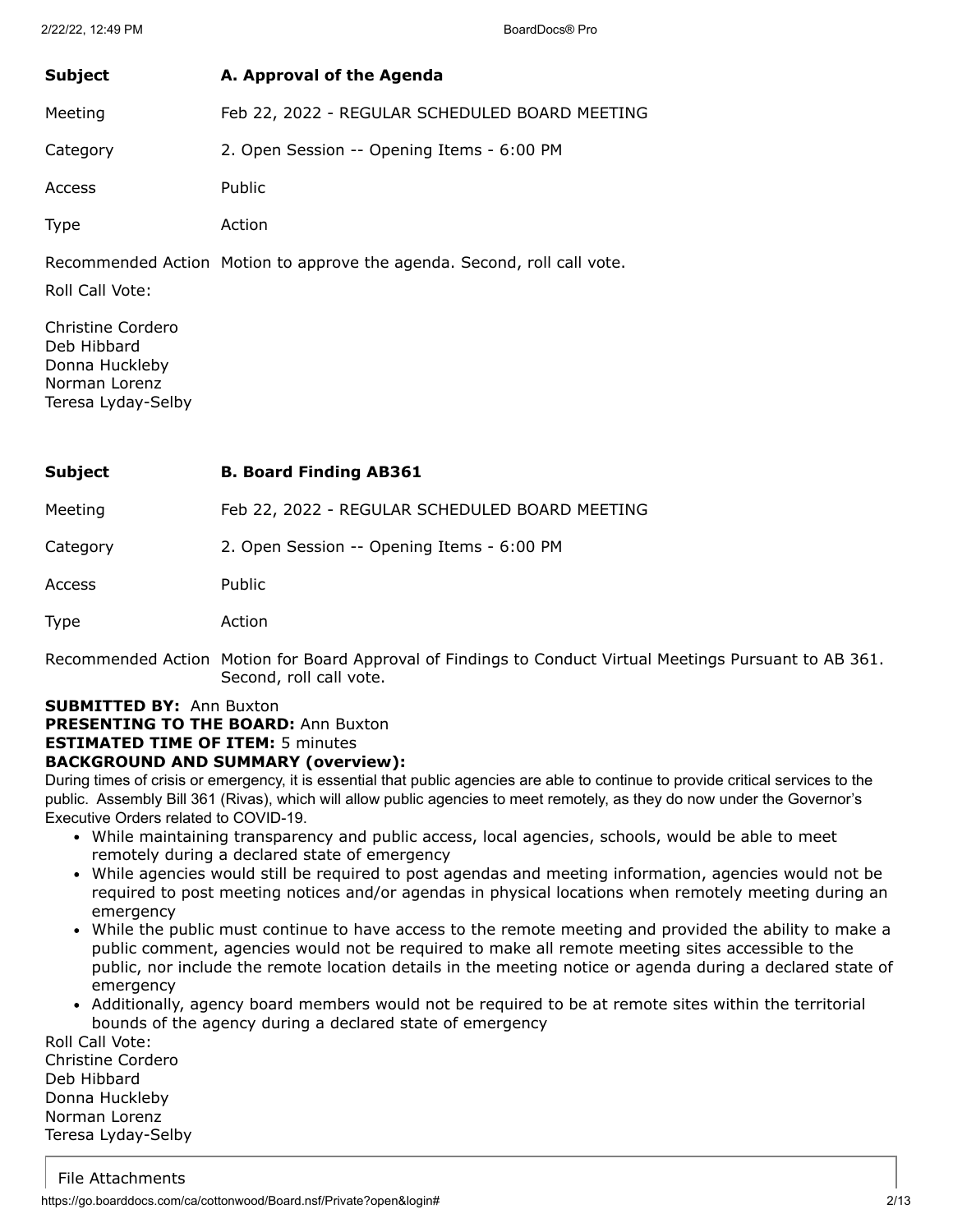| <b>Subject</b> | <b>C. Public Comments</b>                      |
|----------------|------------------------------------------------|
| Meeting        | Feb 22, 2022 - REGULAR SCHEDULED BOARD MEETING |
| Category       | 2. Open Session -- Opening Items - 6:00 PM     |
| Access         | <b>Public</b>                                  |
| <b>Type</b>    | Information, Procedural                        |

Public comment rules: Members of the public may address the Board on agenda or non-agenda items through the teleconference platform, Zoom. Zoom does not require the members of the public to have an account or login. Please either utilize the chat option to communicate with the administrative team your desire to address the board or simply communicate orally your desire to address the board when the board asks for public comments. Members of the public are permitted to comment on both non-agenda item matters and agenda item matters when public comment is called. Speakers may be called in the order that requests are received. We ask that comments are limited to 2 minutes each, with no more than 15 minutes per single topic so that as many people as possible may be heard. If a member of the public utilizes a translator to address the board, those individuals are allotted 4 minutes each. If the board utilizes simultaneous translation equipment to allow the board to hear the translated public testimony simultaneously, those individuals are allotted 2 minutes each. By law, the Board is allowed to take action only on items on the agenda. The Board may, at its discretion, refer a matter to school staff or calendar the issue for future discussion.

| Subject  | <b>D. Approve Minutes</b>                      |
|----------|------------------------------------------------|
| Meeting  | Feb 22, 2022 - REGULAR SCHEDULED BOARD MEETING |
| Category | 2. Open Session -- Opening Items - 6:00 PM     |
| Access   | Public                                         |
| Type     | Action                                         |

Recommended Action Motion to Approve Minutes for January 2022 as presented. Second, roll call vote.

#### **SUBMITTED BY:** Ann Buxton **PRESENTING TO THE BOARD: ESTIMATED TIME OF ITEM:** 2 minutes **BACKGROUND AND SUMMARY (overview):**

Roll Call Vote: Christine Cordero Deb Hibbard Donna Huckleby Norman Lorenz Teresa Lyday-Selby

File Attachments [Minutes January 25 2022.pdf \(132 KB\)](https://go.boarddocs.com/ca/cottonwood/Board.nsf/files/CBBVJY810ACE/$file/Minutes%20January%2025%202022.pdf)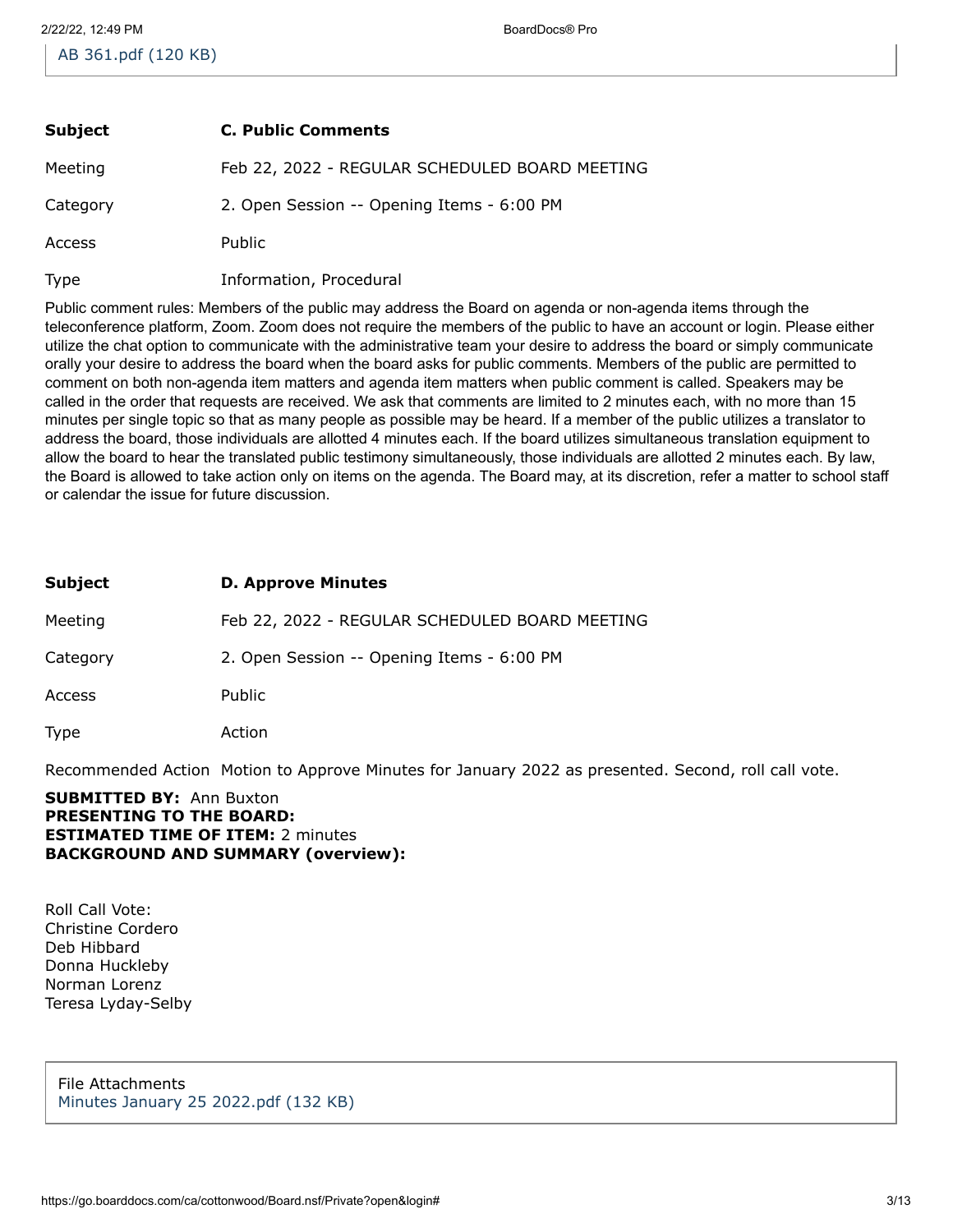| <b>Subject</b>                                                                               | E. Executive Director's Report Cindy Garcia    |
|----------------------------------------------------------------------------------------------|------------------------------------------------|
| Meeting                                                                                      | Feb 22, 2022 - REGULAR SCHEDULED BOARD MEETING |
| Category                                                                                     | 2. Open Session -- Opening Items - 6:00 PM     |
| Access                                                                                       | Public                                         |
| <b>Type</b>                                                                                  | Information                                    |
| <b>SUBMITTED BY: Ann Buxton</b><br><b>DDECENTIME TO THE DOADD.</b> $C_{total}$ , $C_{total}$ |                                                |

**PRESENTING TO THE BOARD:** Cindy Garcia **ESTIMATED TIME OF ITEM:** 15 minutes **BACKGROUND AND SUMMARY (overview):**

File Attachments [February 22, 2022 Board Meeting.pdf \(1,931 KB\)](https://go.boarddocs.com/ca/cottonwood/Board.nsf/files/CBRNUA6160AA/$file/February%2022%2C%202022%20Board%20Meeting.pdf)

## **3. Finance**

| <b>Subject</b>                                                                                                                                                                                                                  | A. Discussion and Potential Action on the January Financials and 2nd Interim<br>Reporting                                      |
|---------------------------------------------------------------------------------------------------------------------------------------------------------------------------------------------------------------------------------|--------------------------------------------------------------------------------------------------------------------------------|
| Meeting                                                                                                                                                                                                                         | Feb 22, 2022 - REGULAR SCHEDULED BOARD MEETING                                                                                 |
| Category                                                                                                                                                                                                                        | 3. Finance                                                                                                                     |
| <b>Access</b>                                                                                                                                                                                                                   | Public                                                                                                                         |
| <b>Type</b>                                                                                                                                                                                                                     | Discussion and Potential Action                                                                                                |
|                                                                                                                                                                                                                                 | Recommended Action Motion to approve the January financials and 2nd Interim Reporting as presented.<br>Second, roll call vote. |
| <b>SUBMITTED BY: Ann Buxton</b><br><b>PRESENTING TO THE BOARD:</b> Spencer Styles/Jason Sitomer<br><b>ESTIMATED TIME OF ITEM: 5 minutes</b><br><b>BACKGROUND AND SUMMARY (overview):</b><br>Presentation of January financials. |                                                                                                                                |
| Roll Call Vote:                                                                                                                                                                                                                 |                                                                                                                                |

Christine Cordero Deb Hibbard Donna Huckleby Norman Lorenz Teresa Lyday-Selby

#### File Attachments [Cottonwood\\_Financial Package\\_January 2022.pdf \(4,115 KB\)](https://go.boarddocs.com/ca/cottonwood/Board.nsf/files/CBR2PS032F75/$file/Cottonwood_Financial%20Package_January%202022.pdf)

| Subject | <b>B. Compensation Policy</b> |  |
|---------|-------------------------------|--|
|         |                               |  |

Meeting Feb 22, 2022 - REGULAR SCHEDULED BOARD MEETING

Category 3. Finance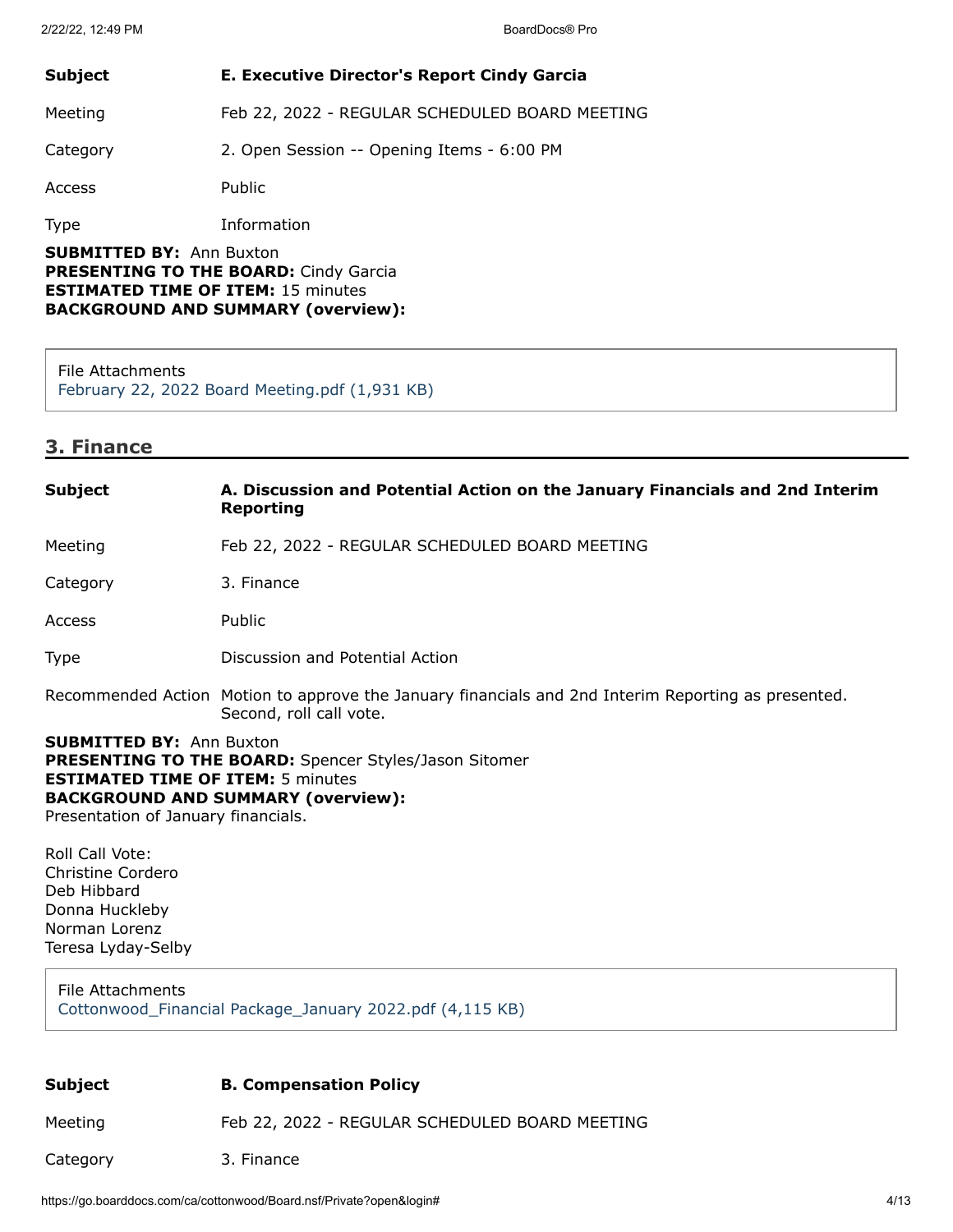Access Public

Type Discussion and Potential Action

Recommended Action Motion to approve the Compensation Policy and Salary Schedule as presented. Second, Roll call vote.

#### **SUBMITTED BY:** Ann Buxton **PRESENTING TO THE BOARD:** Cindy Garcia/Linda Kimble **ESTIMATED TIME OF ITEM: BACKGROUND AND SUMMARY (overview):**

This is updated to better detail applicable protected classes under state/federal law. We also have changed the compensation for part time employees from 30.00 to 35.00 an hour and have updated our salary scales to reflect current salary scales.

#### File Attachments

[Cottonwood Compensation and Salary Scales 2.17.22 3P.pdf \(1,591 KB\)](https://go.boarddocs.com/ca/cottonwood/Board.nsf/files/CBVSBJ71E325/$file/Cottonwood%20Compensation%20and%20Salary%20Scales%202.17.22%203P.pdf)

#### **Subject C. Auditor Selection Form**

Meeting Feb 22, 2022 - REGULAR SCHEDULED BOARD MEETING

Category 3. Finance

Access Public

Type Discussion and Potential Action

Recommended Action Motion to approve the Auditor Selection as presented. Second, roll call vote.

#### **SUBMITTED BY:** Ann Buxton **PRESENTING TO THE BOARD:** Cindy Garcia **ESTIMATED TIME OF ITEM:** 5 Minutes **BACKGROUND AND SUMMARY (overview):**

Roll Call Vote: Christine Cordero Deb Hibbard Donna Huckleby Norman Lorenz Teresa Lyday-Selby

File Attachments [Audit form 2022 Letterhead.pdf \(174 KB\)](https://go.boarddocs.com/ca/cottonwood/Board.nsf/files/CBNP4D5EF7A8/$file/Audit%20form%202022%20Letterhead.pdf)

| <b>Subject</b> | D. Funding Amounts for 2022-23 School Year     |
|----------------|------------------------------------------------|
| Meeting        | Feb 22, 2022 - REGULAR SCHEDULED BOARD MEETING |
| Category       | 3. Finance                                     |
| Access         | Public                                         |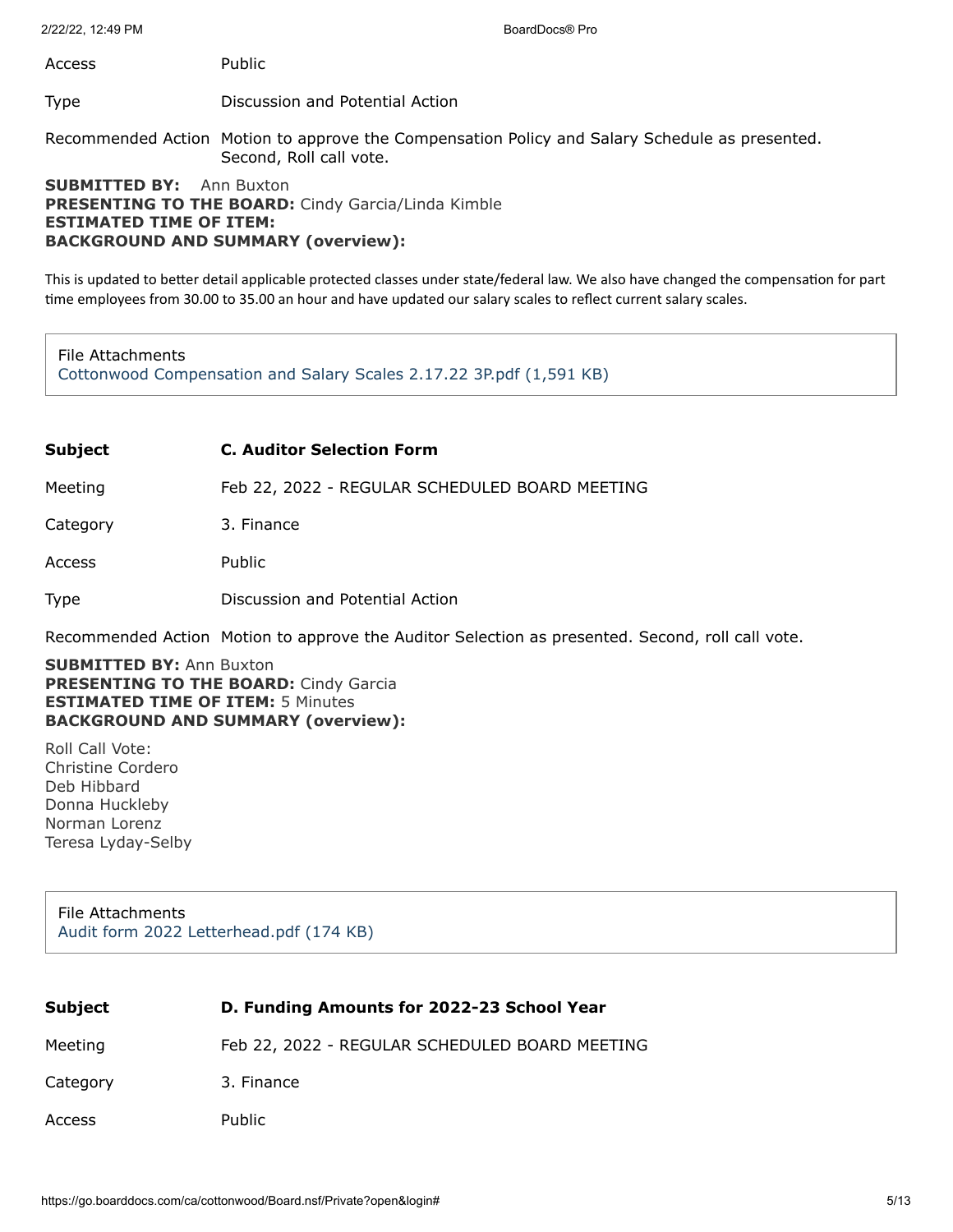2/22/22, 12:49 PM BoardDocs® Pro

#### Type Discussion and Potential Action

Recommended Action Motion to approve the Funding Amounts for 2022-23 as presented, Second, roll call vote.

**SUBMITTED BY: PRESENTING TO THE BOARD: ESTIMATED TIME OF ITEM: BACKGROUND AND SUMMARY (overview):** Roll Call Vote: Christine Cordero Deb Hibbard Donna Huckleby Norman Lorenz Teresa Lyday-Selby

File Attachments [22-23 Funding Amounts.pdf \(170 KB\)](https://go.boarddocs.com/ca/cottonwood/Board.nsf/files/CBGSZC750263/$file/22-23%20Funding%20Amounts.pdf)

SUBMITTED BY: **PRESENTING TO THE BOARD: ESTIMATED TIME OF ITEM: BACKGROUND AND SUMMARY (overview):** Roll Call Vote: Christine Cordero Deb Hibbard Donna Huckleby Norman Lorenz Teresa Lyday-Selby **Subject E. A-G Completion Improvement Grant** Meeting Feb 22, 2022 - REGULAR SCHEDULED BOARD MEETING Category 3. Finance Access Public Type Discussion and Potential Action Recommended Action Motion to approve the A-G Completion Improvement Grant as presented. Second, roll call vote.

The A-G Completion Improvement Grant Program was granted funds in the Education Budget Trailer Bill. The budget provides additional support to local educational agencies (LEAs) to increase the number of students, particularly unduplicated students, who graduate with A-G eligibility. Funds are available for expenditure or encumbrance through the 2025-26 fiscal year.

An LEA must develop a plan on how the funds will increase or improve services for unduplicated students to improve A-G eligibility, including supplementing and not supplanting services identified in the LEA's LCAP and learning recovery plan.

The grant applicants must apply by April 1, 2022. They must report to the State Superintendent of Public Instruction by December 31, 2023, detailing how they are measuring the impact on the A-G competition rate.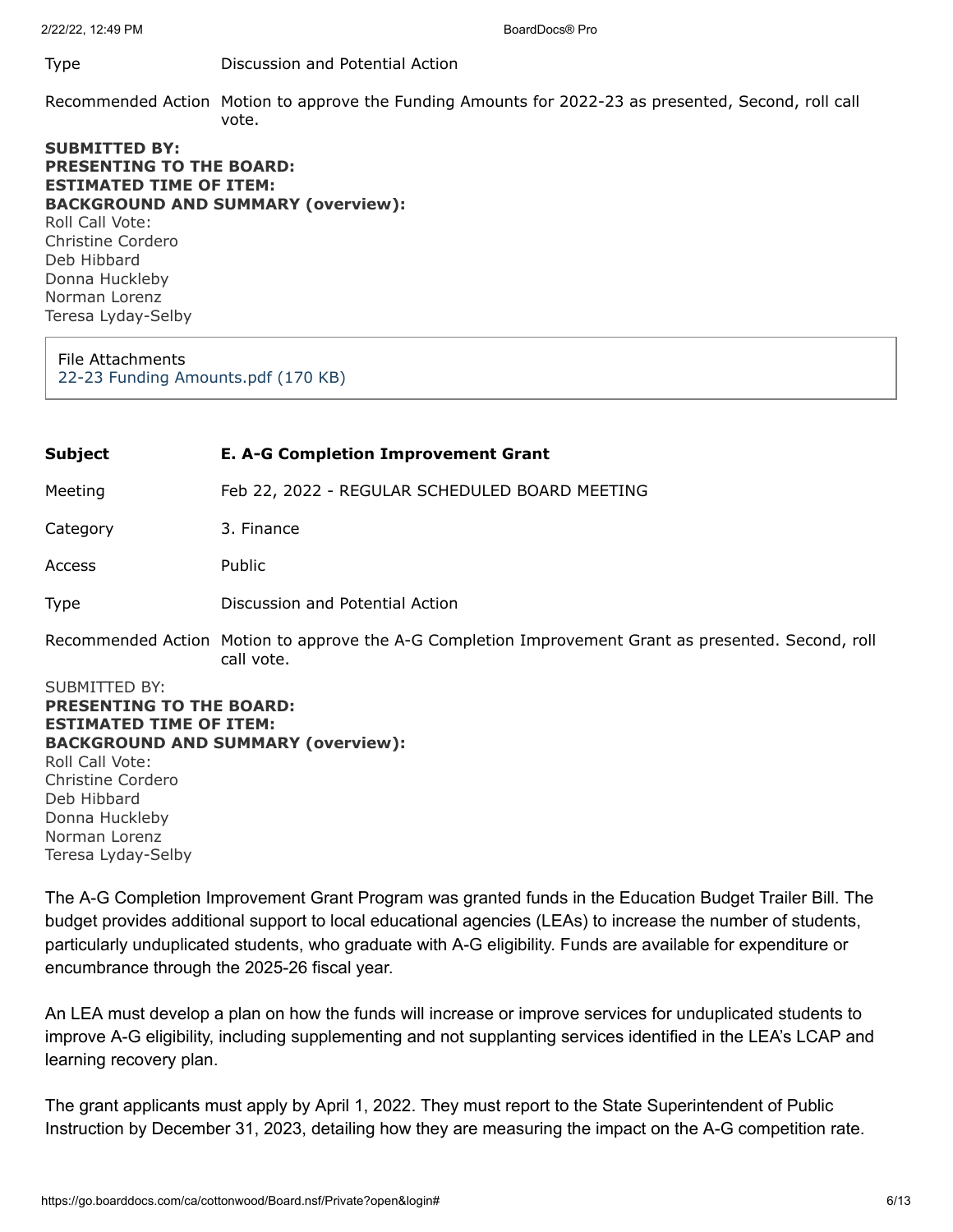#### File Attachments [A-G Improvement Grant Funding.pdf \(130 KB\)](https://go.boarddocs.com/ca/cottonwood/Board.nsf/files/CBNQ8D67B7EE/$file/A-G%20Improvement%20Grant%20Funding.pdf)

# SUBMITTED BY: Ann Buxton PRESENTING TO THE BOARD: Ann Buxton ESTIMATED TIME OF ITEM: 5 minutes BACKGROUND AND SUMMARY (overview): **Subject F. Supplement to the Annual Update to the 2021–22 Local Control and Accountability Plan** Meeting Feb 22, 2022 - REGULAR SCHEDULED BOARD MEETING Category 3. Finance Access Public Type Information

Section 124(e) of Assembly Bill 130 requires LEAs (including COEs and Charter Schools) to present an update to the LEA's governing board or body by February 28, 2022. The intent of this update is to provide the governing board and the LEA's educational partners with a pointin-time report related to funding received through the 2021 Budget Act, which includes ESSER III funds, as well as the implementation of the LCAP to date.

```
File Attachments
2022_Supplement_to_Annual_Update_for_2021-22_LCAP_The_Cottonwood_School_20220209.pdf (413
KB)
```
## **4. Operations**

| <b>Subject</b>                                                                                                                                                                                                                                                                       | A. Student Use of Technology Policy                                                                                |
|--------------------------------------------------------------------------------------------------------------------------------------------------------------------------------------------------------------------------------------------------------------------------------------|--------------------------------------------------------------------------------------------------------------------|
| Meeting                                                                                                                                                                                                                                                                              | Feb 22, 2022 - REGULAR SCHEDULED BOARD MEETING                                                                     |
| Category                                                                                                                                                                                                                                                                             | 4. Operations                                                                                                      |
| Access                                                                                                                                                                                                                                                                               | Public                                                                                                             |
| <b>Type</b>                                                                                                                                                                                                                                                                          | Discussion and Potential Action                                                                                    |
|                                                                                                                                                                                                                                                                                      | Recommended Action Motion to approve the Student Use of Technology Policy as presented. Second, roll call<br>vote. |
| <b>SUBMITTED BY: Ann Buxton</b><br><b>PRESENTING TO THE BOARD:</b> Cindy Garcia/ Eric Sweiven<br><b>ESTIMATED TIME OF ITEM: 5 minutes</b><br><b>BACKGROUND AND SUMMARY (overview):</b><br>We have updated the technology policy with current legislation and insurance requirements. |                                                                                                                    |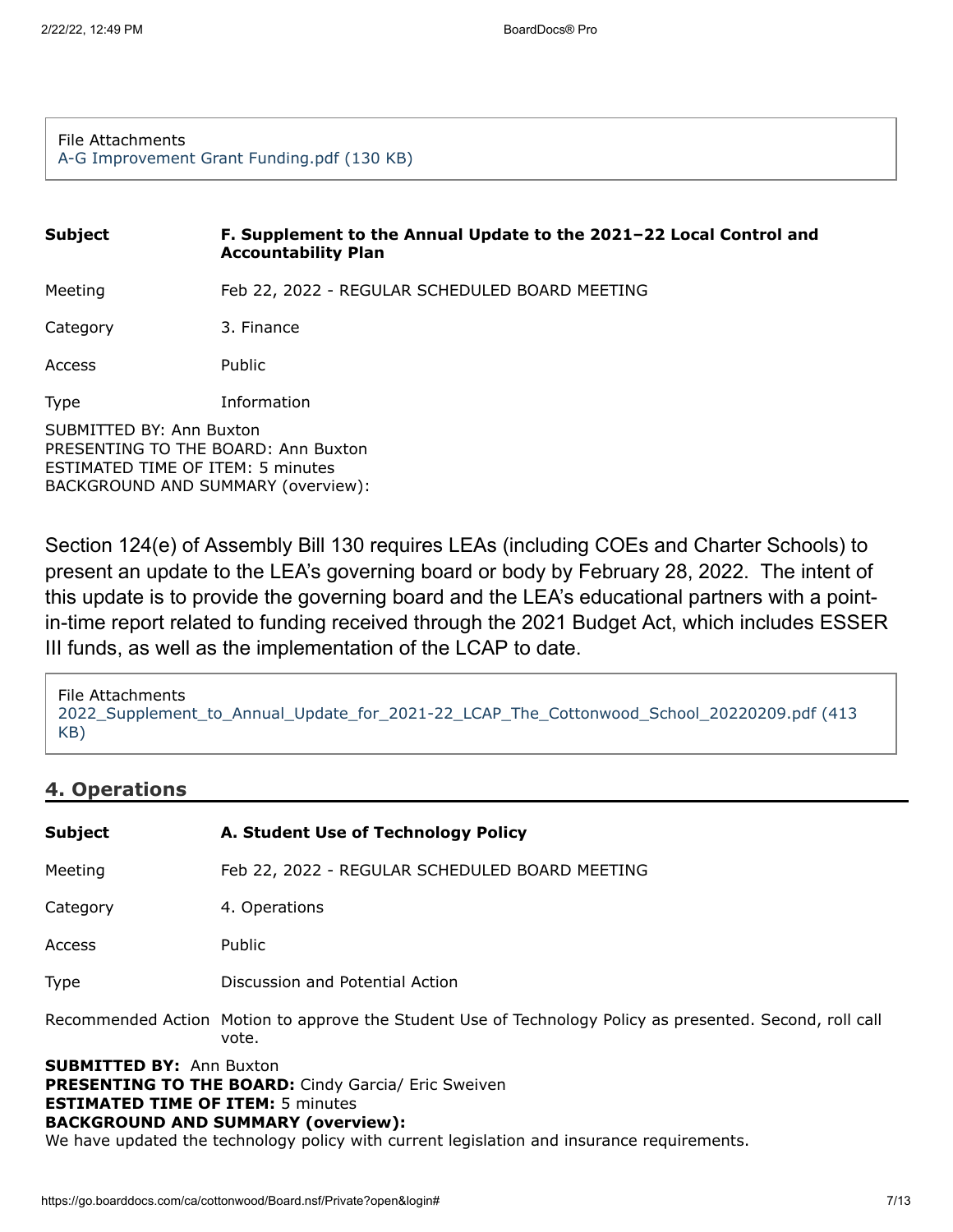Roll Call Vote: Christine Cordero Deb Hibbard Donna Huckleby Norman Lorenz Teresa Lyday-Selby

File Attachments [Student Use of Technology Policy.pdf \(311 KB\)](https://go.boarddocs.com/ca/cottonwood/Board.nsf/files/CBNSF2714640/$file/Student%20Use%20of%20Technology%20Policy.pdf)

#### **Subject B. Foster and Mobile Youth Policy**

Meeting Feb 22, 2022 - REGULAR SCHEDULED BOARD MEETING Category 4. Operations Access Public Type Discussion and Potential Action

Recommended Action Motion to approve Foster and Mobile Youth Policy as presented. Second, roll call vote.

#### **SUBMITTED BY:** Ann Buxton **PRESENTING TO THE BOARD:** Cindy Garica **ESTIMATED TIME OF ITEM: BACKGROUND AND SUMMARY (overview):**

There have been a fair number of bills passed in the last couple years impacting this at-risk population. This policy now includes military families, migratory youth and students participating in a newcomer program because they are addressed together in the law and share most of the same rights.

Roll Call Vote: Christine Cordero Deb Hibbard Donna Huckleby Norman Lorenz Teresa Lyday-Selby

File Attachments [Foster\\_Youth\\_Policy\\_-\\_Cottonwood .pdf \(291 KB\)](https://go.boarddocs.com/ca/cottonwood/Board.nsf/files/CBNSEV7132D9/$file/Foster_Youth_Policy_-_Cottonwood%20.pdf)

#### **Subject C. 2022-23 Cottonwood Calendar**

Meeting Feb 22, 2022 - REGULAR SCHEDULED BOARD MEETING

Category 4. Operations

Access Public

#### Type Discussion and Potential Action

Recommended Action Motion to approve the 2022-23 Cottonwood Calendar as presented. Second, roll call vote.

**SUBMITTED BY:** Ann Buxton **PRESENTING TO THE BOARD:** Cindy Garcia/Kirsten Graat **ESTIMATED TIME OF ITEM:** 5 minutes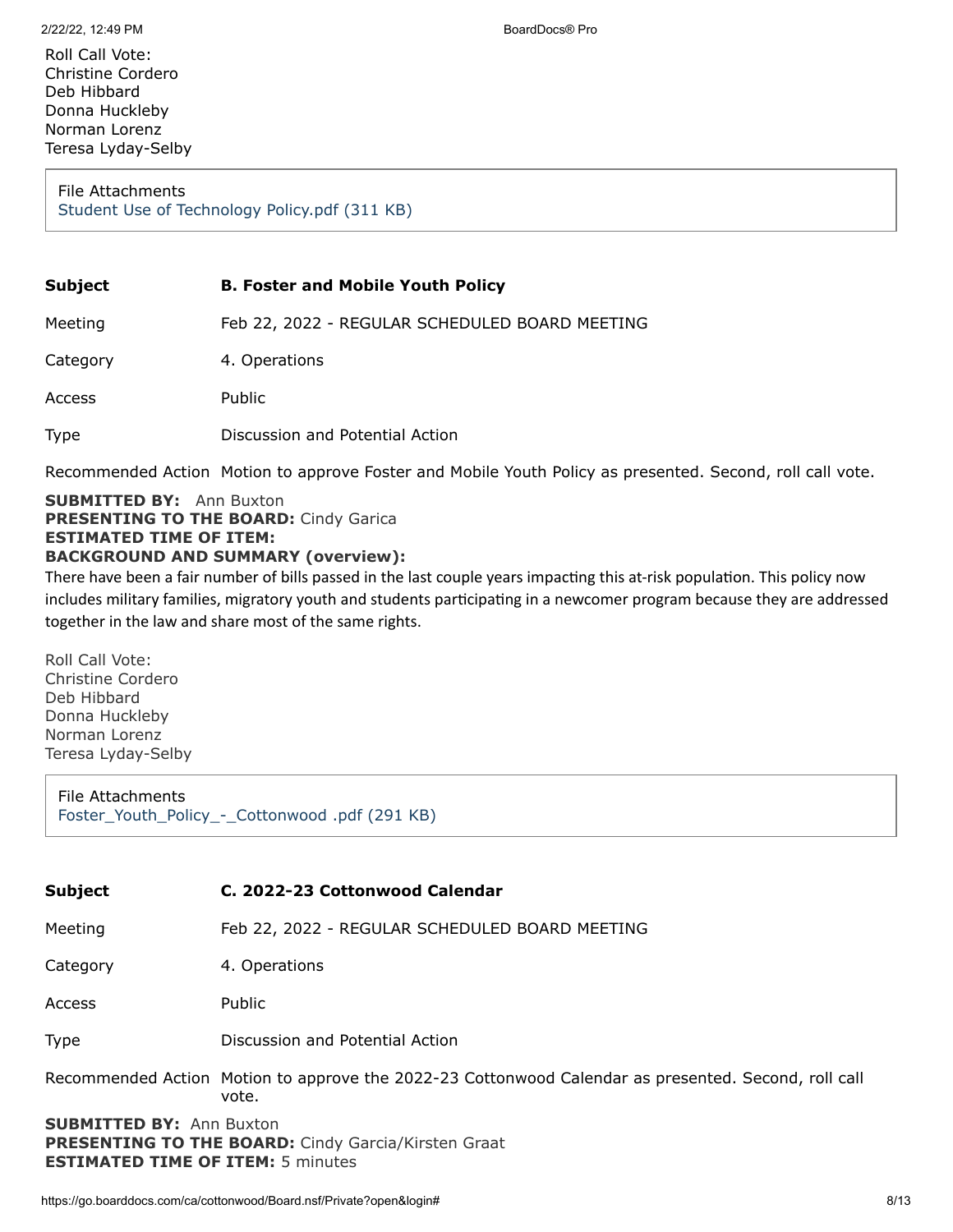#### **BACKGROUND AND SUMMARY (overview):**

Presentation of 2022-23 Calendar. Which includes the recognition of Juneteenth.

Roll Call Vote: Christine Cordero Deb Hibbard Donna Huckleby Norman Lorenz Teresa Lyday-Selby

File Attachments [Cottonwood 2022-23 Final.pdf \(118 KB\)](https://go.boarddocs.com/ca/cottonwood/Board.nsf/files/CBGUXW7D5887/$file/Cottonwood%202022-23%20Final.pdf)

| Subject  | D. Title 1: Schoolwide Program                                                                                                                    |
|----------|---------------------------------------------------------------------------------------------------------------------------------------------------|
| Meeting  | Feb 22, 2022 - REGULAR SCHEDULED BOARD MEETING                                                                                                    |
| Category | 4. Operations                                                                                                                                     |
| Access   | Public                                                                                                                                            |
| Type     | Discussion and Potential Action                                                                                                                   |
|          | Recommended Action Motion to approve the operation of a Schoolwide Program (SWP) for the expenditure<br>of Title 1 funds. Second, roll call vote. |

**SUBMITTED BY:** Ann Buxton **PRESENTING TO THE BOARD:** Ann Buxton **ESTIMATED TIME OF ITEM:** 5 minutes **BACKGROUND AND SUMMARY (overview):** Roll Call Vote: Christine Cordero Deb Hibbard Donna Huckleby Norman Lorenz Teresa Lyday-Selby

**Beginning in the 2020-21 school year, we applied for and began to receive federal funding. Among the various federal funding sources, we receive Title 1, Part A funds designated for purchases related to helping students demonstrate proficiency of state academic standards. A local education agency (LEA) that receives Title I, Part A funds expends them within a Targeted Assistance School (TAS) program or Schoolwide Program (SWP).**

**We currently operate a TAS program that restricts Title 1, Part A purchases/services to particular students. Operating a TAS is time-consuming as it requires the tracking and reporting Title 1 services for each eligible student.**

**Conversely, implementing a Title 1 SWP allows us to use Title 1, Part A funds schoolwide. An LEA may operate a Title I SWP if it believes the SWP will result in improved academic achievement and (20 USC 6312, 6314):**

- **The school board determines that the school serves an eligible attendance area or is a participating school under Section 1113 of the ESEA; and**
- **For the initial year of the schoolwide program:**
	- **The school serves a school attendance area in which not less than 40 percent of the children are from low-income families; or**
	- **Not less than 40 percent of the children enrolled in the school are from lowincome families (34 CFR 200.25[b][1]; ESSA Section 1114[a][1][A]).**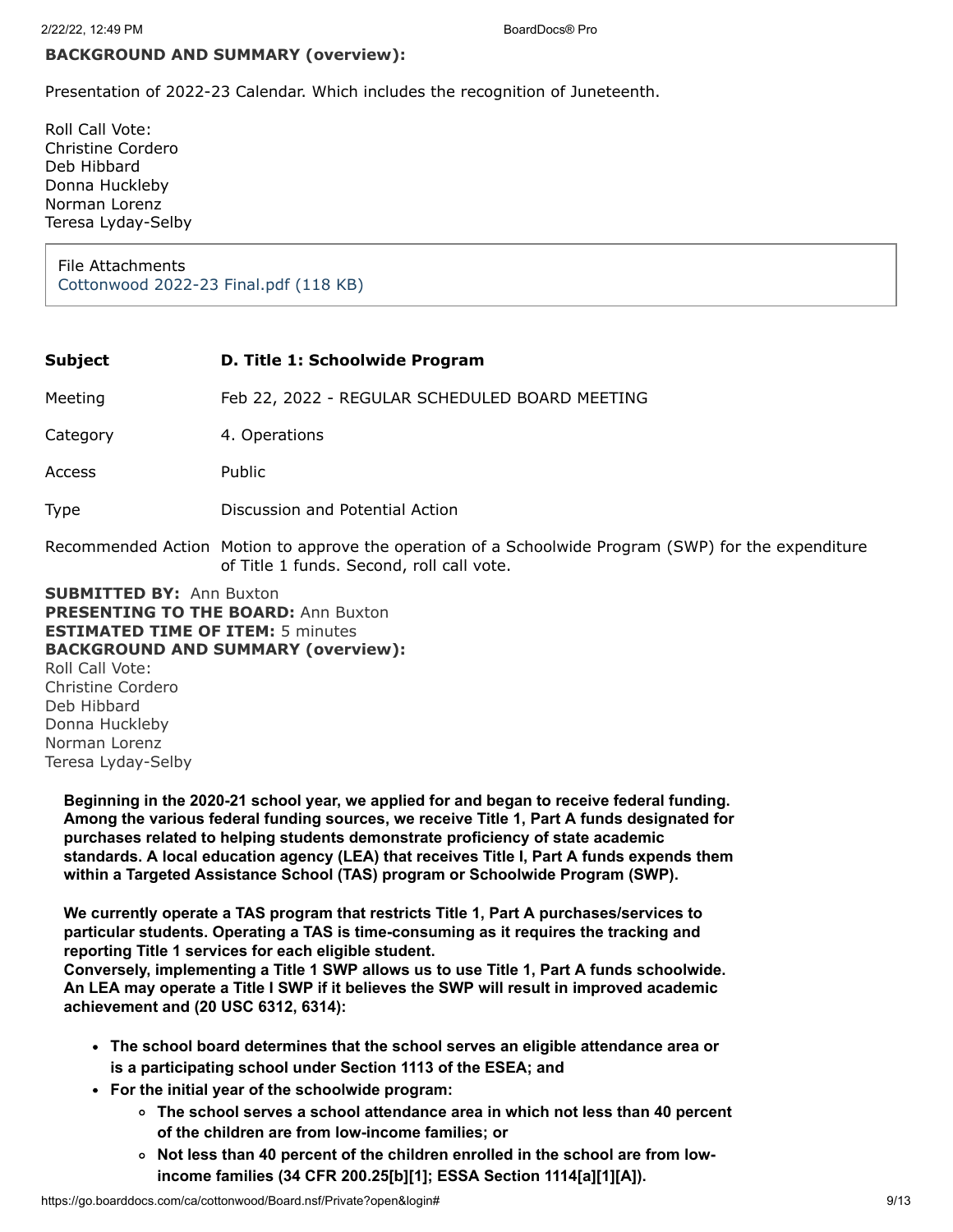**Currently, 41% of The Cottonwood School's students are identified as socioeconomically disadvantaged.**

| <b>Subject</b> | <b>E. Title 1 Board Policy</b>                 |
|----------------|------------------------------------------------|
| Meeting        | Feb 22, 2022 - REGULAR SCHEDULED BOARD MEETING |
| Category       | 4. Operations                                  |
| Access         | Public                                         |
| <b>Type</b>    | Discussion and Potential Action                |

Recommended Action Motion to approve Title 1 Board Policy as presented. Second, roll call vote.

**SUBMITTED BY: PRESENTING TO THE BOARD: ESTIMATED TIME OF ITEM: BACKGROUND AND SUMMARY (overview):** Roll Call Vote: Christine Cordero Deb Hibbard Donna Huckleby Norman Lorenz Teresa Lyday-Selby

A local education agency (LEA) that operates a Title I, Part A Schoolwide Program (SWP) must implement corresponding board policy.

No material impact. We will receive the same amount of Title 1, Part A funds, but they will be spent schoolwide instead of restricted to eligible students.

File Attachments [Title I Policy \(4869-2516-6095.v3\).pdf \(195 KB\)](https://go.boarddocs.com/ca/cottonwood/Board.nsf/files/CBQS3P708472/$file/Title%20I%20Policy%20(4869-2516-6095.v3).pdf)

| Subject | <b>F. Comprehensive Safety Plan</b> |
|---------|-------------------------------------|
|---------|-------------------------------------|

Meeting Feb 22, 2022 - REGULAR SCHEDULED BOARD MEETING

Category 4. Operations

Access Public

Type Discussion and Potential Action

Recommended Action Motion to approve the Comprehensive Safety Plan as presented. Second, roll call vote.

**SUBMITTED BY:** Ann Buxton **PRESENTING TO THE BOARD: Ann Buxton ESTIMATED TIME OF ITEM:** 5 minutes **BACKGROUND AND SUMMARY (overview):** Updated for the current year and added new regulations

Roll Call Vote: Christine Cordero Deb Hibbard Donna Huckleby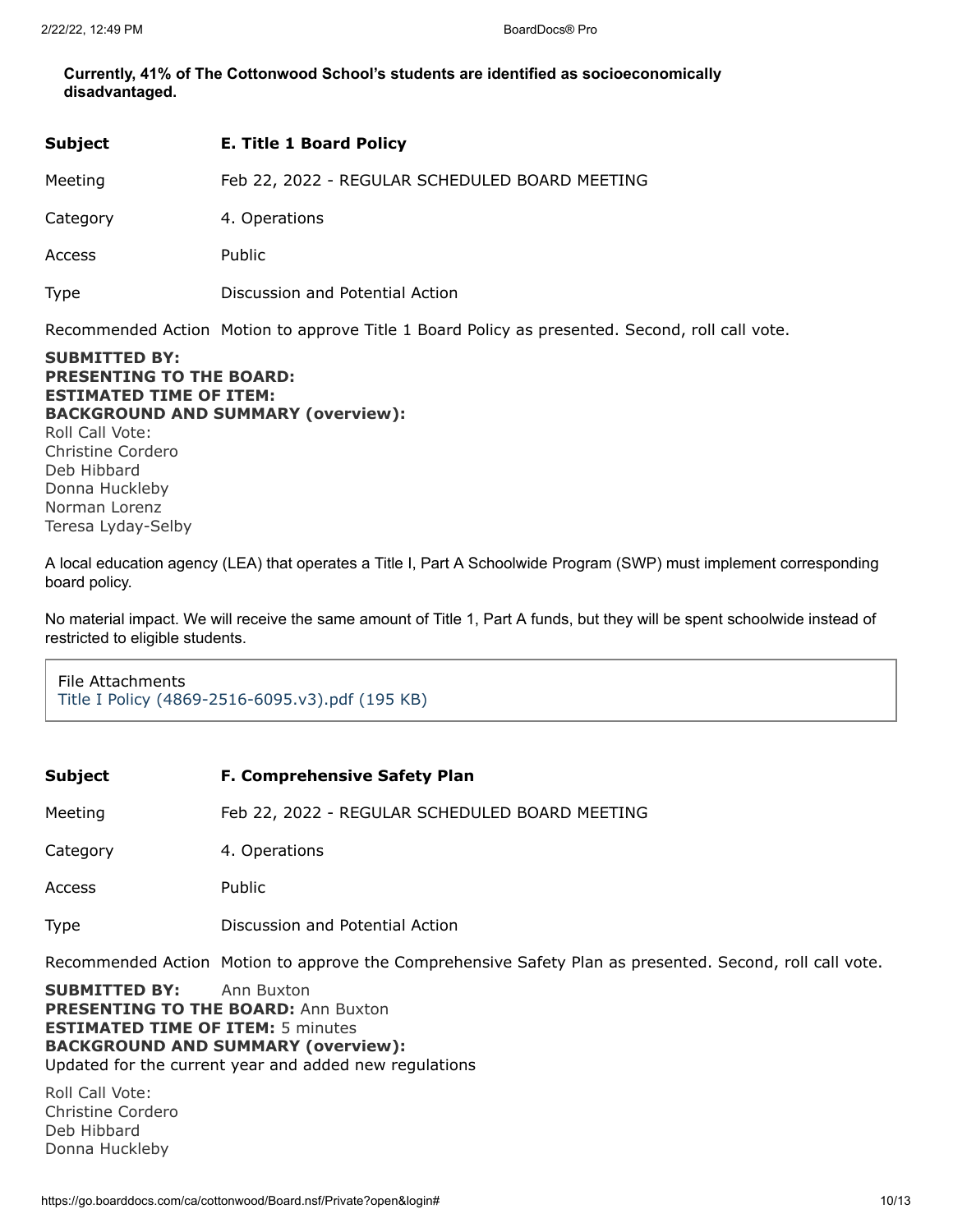Norman Lorenz Teresa Lyday-Selby

File Attachments [Comprehensive\\_Safety\\_Plan\\_2022 \(4868-1970-3311.v1\).pdf \(1,033 KB\)](https://go.boarddocs.com/ca/cottonwood/Board.nsf/files/CBQVNT819A97/$file/Comprehensive_Safety_Plan_2022%20(4868-1970-3311.v1).pdf)

| <b>Subject</b>                                                                                                                                                 | <b>G. Enrollment 2022-2023</b>                                                                                             |
|----------------------------------------------------------------------------------------------------------------------------------------------------------------|----------------------------------------------------------------------------------------------------------------------------|
| Meeting                                                                                                                                                        | Feb 22, 2022 - REGULAR SCHEDULED BOARD MEETING                                                                             |
| Category                                                                                                                                                       | 4. Operations                                                                                                              |
| Access                                                                                                                                                         | Public                                                                                                                     |
| <b>Type</b>                                                                                                                                                    | Discussion and Potential Action                                                                                            |
|                                                                                                                                                                | Recommended Action Motion to approve The Cottonwood School's Enrollment 2022-2023 as presented.<br>Second, roll call vote. |
| <b>SUBMITTED BY: Ann Buxton</b><br><b>PRESENTING TO THE BOARD: Cindy Garcia</b><br><b>ESTIMATED TIME OF ITEM:</b><br><b>BACKGROUND AND SUMMARY (overview):</b> |                                                                                                                            |

Roll Call Vote: Christine Cordero Deb Hibbard Donna Huckleby Norman Lorenz Teresa Lyday-Selby

File Attachments [2022\\_2023 Enrollment.pdf \(88 KB\)](https://go.boarddocs.com/ca/cottonwood/Board.nsf/files/CBSVQK81DC6E/$file/2022_2023%20Enrollment.pdf)

| <b>Subject</b> | <b>H. Material Revision</b>                    |
|----------------|------------------------------------------------|
| Meeting        | Feb 22, 2022 - REGULAR SCHEDULED BOARD MEETING |
| Category       | 4. Operations                                  |
| <b>Access</b>  | Public                                         |
| Type           | Discussion and Potential Action                |
|                |                                                |

Recommended Action Motion to approve The Material Revision as presented, Second. Roll Call.

**SUBMITTED BY:** Ann Buxton **PRESENTING TO THE BOARD:** Cindy Garcia **ESTIMATED TIME OF ITEM:** 5 minutes **BACKGROUND AND SUMMARY (overview):**

The Cottonwood School is seeking a material revision to memorialize the charter term extension by two years, as set forth in Education Code Section 47607.4, and to memorialize current enrollment and revise enrollment projections as set forth herein. The Charter School remains committed to serving all students in accordance with all applicable legal requirements, as described in this charter.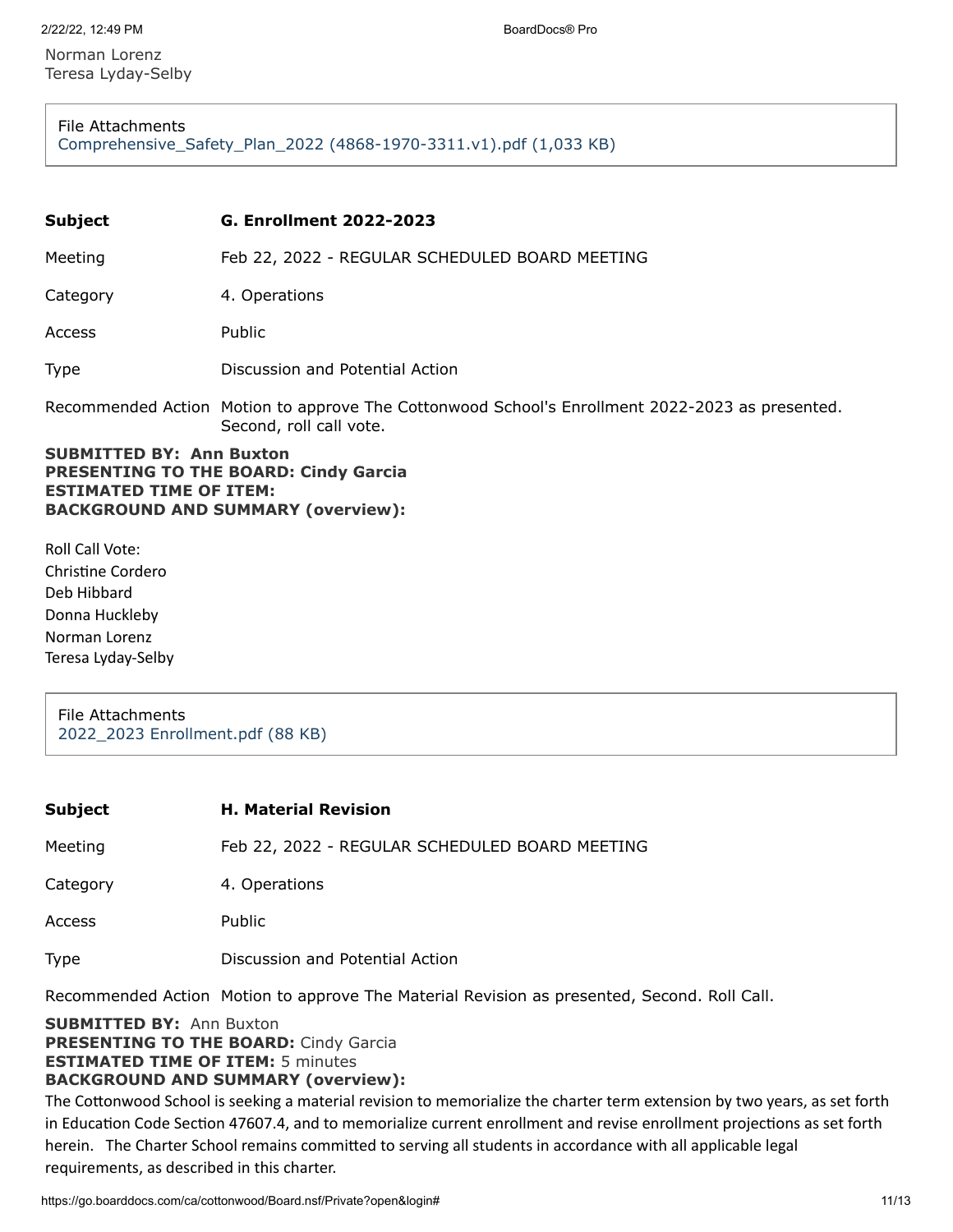File Attachments

[The Cottonwood School Material Revision Redline \(Feb 2022\) \(4865-8464-1295.v2\) \(002\).pdf \(30,963 KB\)](https://go.boarddocs.com/ca/cottonwood/Board.nsf/files/CBQV787F48B7/$file/The%20Cottonwood%20School%20Material%20Revision%20Redline%20(Feb%202022)%20(4865-8464-1295.v2)%20(002).pdf) [The Cottonwood School Material Revision \(Feb 2022\) Clean.pdf \(30,962 KB\)](https://go.boarddocs.com/ca/cottonwood/Board.nsf/files/CBQVAR7FCBCC/$file/The%20Cottonwood%20School%20Material%20Revision%20(Feb%202022)%20Clean.pdf)

# **5. Academic Excellence**

| <b>Subject</b>                                                                                                              | A. Board Resolution in Honor of Cesar Chavez Day                                                                                 |
|-----------------------------------------------------------------------------------------------------------------------------|----------------------------------------------------------------------------------------------------------------------------------|
| Meeting                                                                                                                     | Feb 22, 2022 - REGULAR SCHEDULED BOARD MEETING                                                                                   |
| Category                                                                                                                    | 5. Academic Excellence                                                                                                           |
| Access                                                                                                                      | <b>Public</b>                                                                                                                    |
| <b>Type</b>                                                                                                                 | Discussion and Potential Action                                                                                                  |
|                                                                                                                             | Recommended Action Motion to approve the JBoard Resolution in Honor of Cesar Chavez Day as presented.<br>Second, roll call vote. |
| <b>SUBMITTED BY: Ann Buxton</b><br><b>PRESENTING TO THE BOARD:</b> Linda Kimble<br><b>ESTIMATED TIME OF ITEM: 5 minutes</b> |                                                                                                                                  |

**BACKGROUND AND SUMMARY (overview):**

File Attachments [Board Resolution in Honor of Cesar Chavez Day.pdf \(117 KB\)](https://go.boarddocs.com/ca/cottonwood/Board.nsf/files/CBBVB97FE63E/$file/Board%20Resolution%20in%20Honor%20of%20Cesar%20Chavez%20Day.pdf)

# **6. Closing Items**

| <b>Subject</b> | A. Board of Directors Comments & Requests      |
|----------------|------------------------------------------------|
| Meeting        | Feb 22, 2022 - REGULAR SCHEDULED BOARD MEETING |
| Category       | 6. Closing Items                               |
| Access         | Public                                         |
| <b>Type</b>    | Discussion                                     |

| Subject  | <b>B. Announcement of the Next Regular Scheduled Board Meeting</b> |
|----------|--------------------------------------------------------------------|
| Meeting  | Feb 22, 2022 - REGULAR SCHEDULED BOARD MEETING                     |
| Category | 6. Closing Items                                                   |